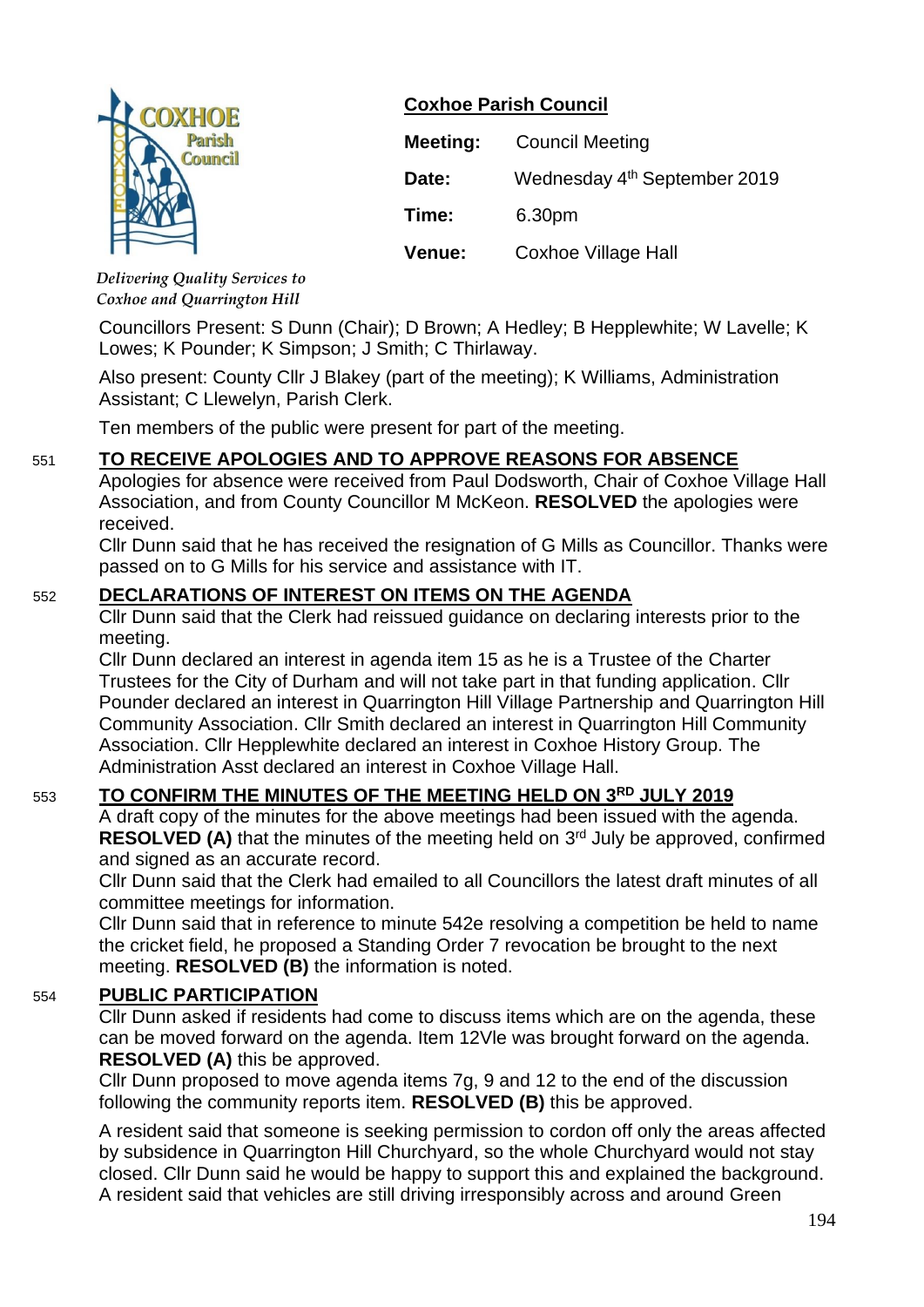Crescent. Three blocks of limestone had been put down on the grass but they do not feel this will make any difference and that fencing is required. Cllr Dunn said that County Councillors are dealing with this and will get back to the resident. Co Cllr Blakey said that Section 106 funding is a possibility.

A resident said that motorbikes are being driven dangerously on the Kelloe/Quarrington Hill playing fields and in King's Wood. Cllr Dunn advised to always report to the Police on 101. Cllr Pounder advised of the next PACT meeting in Quarrington Hill. Cllr Dunn said he and Co Cllr McKeon had met with the Police and discussed the increase in quad bikes and nuisance in that area and elsewhere and they had been told that the Police and PCSO would increase patrols.

It was **RESOLVED (C)** the discussion is noted.

# 555 **MACMILLAN COFFEE MORNING**

The parish council has previously resolved to support the coffee morning on  $27<sup>th</sup>$ September. The organiser said they need volunteers, raffle prizes and cakes. It was **RESOLVED** the parish council will donate £50 which the organiser can choose to have donated to MacMillan or use for prizes.

# 556 **DURHAM COUNTY COUNCILLORS' UPDATE**

The County Councillors gave an update to the meeting. Cllr Blakey:

- Planning Application at Linden Grove called in to planning committee
- Issues at the Limes development
- Integra 61

Cllr Dunn:

- Anti-social behaviour
- Coxhoe traffic lights
- Clean and Green issues
- Planning approval for new county hall
- Bollards

Cllr Dunn added that there had been an objection from the Highways Dept to parking restrictions in Coxhoe as the Village Hall car park is available. The county council had suggested they could monitor the car park. Cllr Dunn said that Quarrington Hill will be surveyed and a consultation will start with residents around the crossroads soon. Cllr Pounder asked that Red Briar Bank and the effects of traffic in Quarrington Hill are considered.

**RESOLVED** the information is noted.

## 557 **COUNCILLORS' REPORTS OF THEIR ATTENDANCE AT MEETINGS/EVENTS ON BEHALF OF THE PARISH COUNCIL**

Cllr Pounder had attended the meeting about Quarrington Hill Churchyard on behalf of the parish council and said he would report under that agenda item. **RESOLVED** the information is noted.

# 558 **LAND/BUILDINGS/OPEN SPACES**

The Clerk had circulated reports with the agenda.

## Cricket Ground

Cllr Dunn said that discussions with DCC Assets Team about the fence are continuing. Cllr Dunn has had further discussions with DCC officers about potential funding sources and they had advised seeking funding from Sport England, CDCF and a small lottery grant. Cllr Dunn formally apologised for not following the advice of the Administration Asst.

It was **RESOLVED** (**A)** to note the report and endorse activity.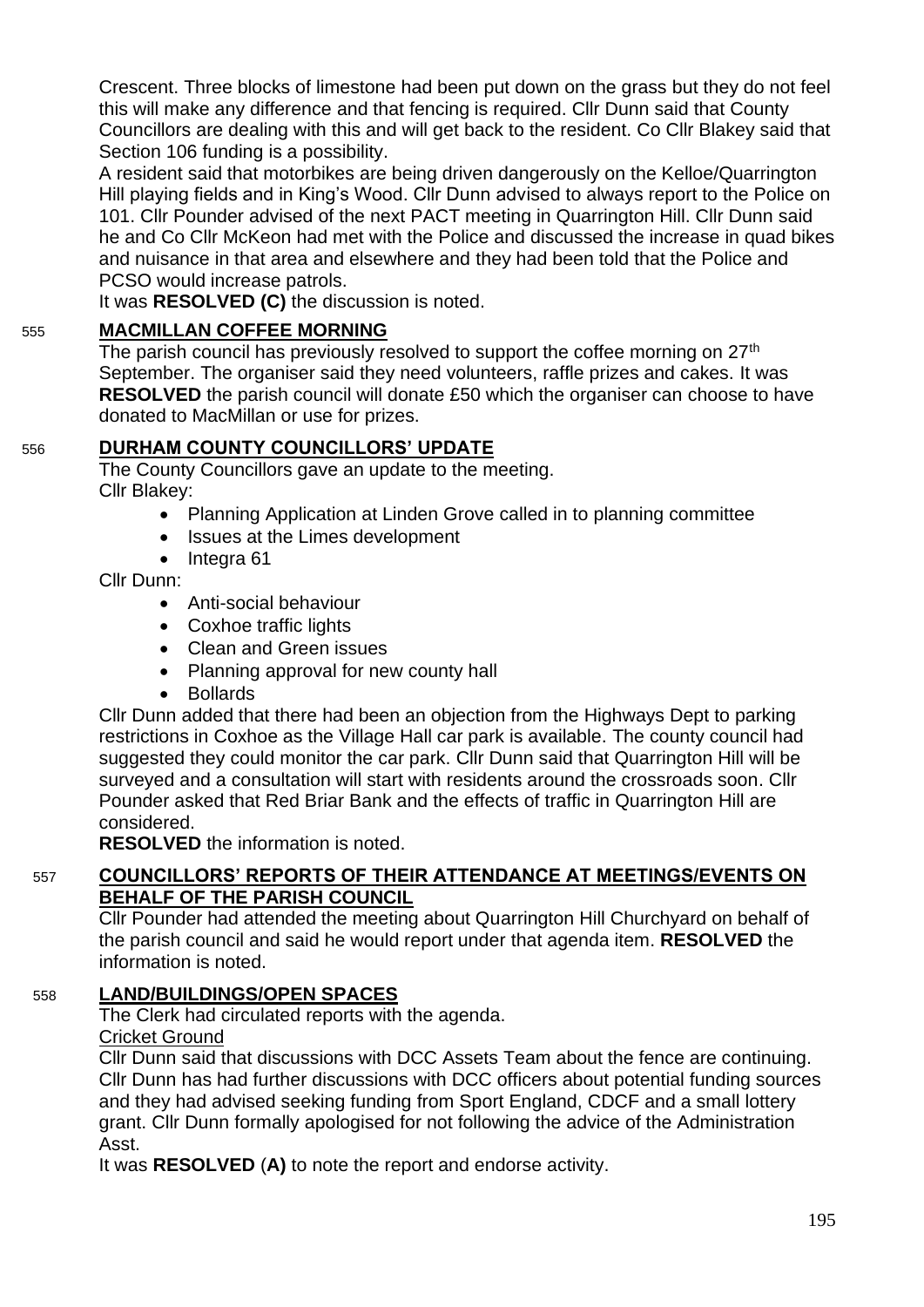Quarrington Hill Environmental Improvement Scheme

The Clerk had sent a report. The following were **RESOLVED:**

**(B)** to note the report.

**(C)** The council agree to Believe's request to issue a licence for the sculpture sites for ten years with review every two years.

**(D)** The Clerk to speak to the planning department.

**(E)** The Clerk still to seek quotes for the plinth.

**(F)** Authority is delegated to the Clerk to proceed as necessary.

## Request for easement Lowfield Bungalow

The Clerk declared an interest and withdrew from the meeting for this item.

Correspondence has been received from the resident's solicitor. The parish council is seeking advice from the county council. **RESOLVED (G)** the information is noted.

#### The Clerk returned to the meeting.

Land adjacent Quarrington Hill Community Centre

Cllr Dunn said that Quarrington Hill Community Centre has put gates into the land and that this land would enhance what they are able to offer. **RESOLVED (H)** the Clerk to enquire about the costs of acquisition and addition to the grounds maintenance budget and report to the council.

#### Quarrington Hill Churchyard

Cllr Pounder gave information about the meeting which was attended by over 80 people and said there were several possible causes of the subsidence and a survey is required. He said there was concern that there are still unanswered questions. It was **RESOLVED (I)** the Clerk is delegated to spend up to £2,000 if necessary to contribute to survey costs. Old School Site

Cllr Dunn read through the results of consultations. The results showed support for the principle of proceeding with two preferred options as follows: first preferred option is a GP Surgery and apartments for rent to people over 55; second preferred option is apartments for rent to people over 55 and bungalows. There was support for including parish council land in the development. Cllr Dunn said that explorations have continued into community led housing, potential funding avenues, working with a registered social landlord and the possibility of a new GP surgery. The Clerk advised that a bid to Homes England for community led housing developments has been started but not submitted and is ready if needed. The following were **RESOLVED**:

**(J)** activity to date is endorsed.

**(K)** the preferred options above are agreed.

**(L)** the council will undertake ongoing information and consultation with the community.

**(M)** authority is delegated to the clerk, Chair and Vice Chair to continue explorations.

## Bike Cabin at Active Life

Cllr Dunn said the cycle club, Active Life had not been interested in the container but Coxhoe United were. The county council is now considering recycling the bikes to another area and the container going to Coxhoe United.

**RESOLVED (N)** the information and reports are noted.

#### 559 **FINANCIAL MATTERS**

#### Conclusion of Audit

The Clerk advised that the external auditor had returned the accounts for the financial year 2018/19 with no qualification. **RESOLVED (A)** the information is noted. Finance Report, Bank Reconciliation and Payment Schedule

The Clerk had circulated the Finance Report with the agenda, and the bank statements and cashbooks were available to view.

**RESOLVED (B)** the bank balances and reconciliations to 23<sup>rd</sup> August are noted. The Clerk advised that Cllr Lowes has seen and signed reconciliations, bank statements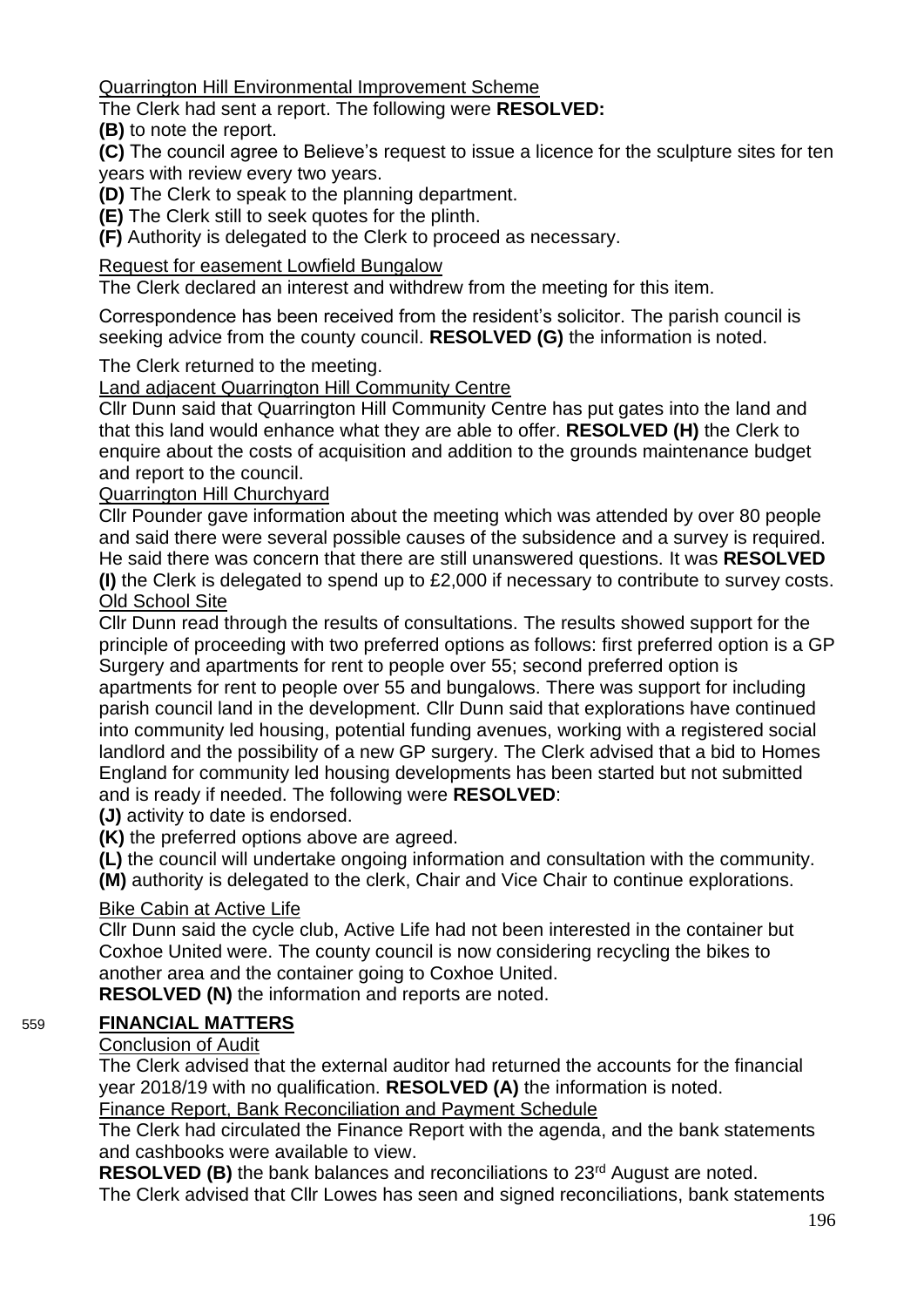and cashbook this evening prior to the meeting. **RESOLVED (C) the** information is noted. **RESOLVED (D)** the employee hours and employer costs are noted.

| a) September Payments Due: |                                                  |                                             |          |  |
|----------------------------|--------------------------------------------------|---------------------------------------------|----------|--|
| N <sub>0</sub>             | Payee                                            | <b>Description</b>                          | Amount   |  |
|                            | <b>Staff</b>                                     | <b>Salaries</b>                             | £3809.93 |  |
| $\overline{2}$             | <b>NEST</b>                                      | Employer & Employees' Pension Contributions | £213.05  |  |
| 3                          | <b>HMRC</b>                                      | <b>Employer Liabilities</b>                 | £818.80  |  |
| $\overline{\mathbf{4}}$    | Vodafone                                         | 3 x mobile phones                           | £73.26   |  |
| 5                          | <b>BT</b>                                        | Landline & internet                         | £50.64   |  |
| 6                          | Mastercopy                                       | Remote Billing                              | £47.94   |  |
| 7                          | SE Landscaping                                   | <b>Grounds Maintenance Contract</b>         | £884.90  |  |
| 8                          | <b>ITC</b>                                       | Sophos internet Security for August         | £6.00    |  |
| 9                          | <b>NEREO</b>                                     | DBS checks x 2                              | £116.80  |  |
| 10                         | <b>W</b> Burdess Electrics                       | Annual Defibrillator cabinets checks        | £40.00   |  |
| 11                         | Employee 7                                       | <b>Stamps</b>                               | £13.50   |  |
| 12                         | SE Landscaping                                   | <b>Grounds Maintenance Contract</b>         | £884.90  |  |
| 13                         | <b>Thinford Nurseries</b>                        | Hanging basket watering and service         | £1572.00 |  |
| 14                         | Ray Lawson                                       | Cricket Pavilion roof labour                | £2240.00 |  |
|                            | Please note prices are gross, where VAT applies. |                                             |          |  |

The payments below were submitted for approval.

b) Payments already made and brought to Council for noting:

| N <sub>0</sub>          | $\sigma$ ) I a vincins already made and prought to council for houng.<br>Payee | <b>Description</b>                             | <b>Amount</b> |
|-------------------------|--------------------------------------------------------------------------------|------------------------------------------------|---------------|
| $\mathbf{1}$            | Cumbria Clock Company                                                          | Servicing Coxhoe Village Hall Clock            | £174.00       |
| $\boldsymbol{2}$        | Cumbria Clock Company                                                          | <b>Servicing Quarrington Hill Clock</b>        | £174.00       |
| $\overline{\mathbf{3}}$ | <b>CDALC</b>                                                                   | Cllr training                                  | £27.00        |
| $\overline{\mathbf{4}}$ | <b>ITC</b>                                                                     | Sophos Internet Security up to 30.6.19         | £6.00         |
| 5                       | Ray Lawson                                                                     | Materials and labour for Cricket Pavilion work | £1825.00      |
| 6                       | Safe Strip UK Ltd                                                              | Removal of asbestos from Cricket Pavilion      | £5970.56      |
| $\overline{7}$          | <b>Quarrington Hill Banner</b>                                                 | <b>CPC</b> Grant                               | £200.00       |
|                         | Group                                                                          |                                                |               |
| 8                       | <b>Unity Bank</b>                                                              | <b>Bank Charges</b>                            | £31.05        |
| 9                       | <b>Thinford Nurseries</b>                                                      | <b>Hanging Baskets</b>                         | £1963.20      |
| 10                      | The Key                                                                        | Youth fund membership renewal                  | £198.00       |
| 11                      | <b>Scottish Power</b>                                                          | Memorial lighting                              | £20.64        |
| 12                      | The Signs Man                                                                  | Supply and fit 'Parking' sign to lamppost      | £75.00        |
| 13                      | <b>Mazars</b>                                                                  | External Audit fee                             | £480.00       |
| 14                      | <b>Staff</b>                                                                   | <b>Salaries</b>                                | £3889.87      |
| 15                      | <b>NEST</b>                                                                    | Employer & Employees' Pension Contributions    | £225.19       |
| 16                      | <b>HMRC</b>                                                                    | <b>Employer Liabilities</b>                    | £850.16       |
| 17                      | Vodafone                                                                       | 3 x mobile phones                              | £73.26        |
| 18                      | <b>BT</b>                                                                      | Landline & internet                            | £50.64        |
| 19                      | Mastercopy                                                                     | <b>Remote Billing</b>                          | £71.25        |
| 20                      | <b>Unity Bank</b>                                                              | <b>Manual Credit Handling Charge</b>           | £5.50         |
| 21                      | <b>ITC</b>                                                                     | Sophos internet Security for July              | £6.00         |
| 22                      | Coop                                                                           | <b>Refreshments for Consultation Event</b>     | £7.99         |
| 23                      | Tesco                                                                          | Kettle                                         | £7.00         |
| 24                      | Timpson                                                                        | Keys cut for Quarrington Hill Allotments       | £33.50        |
| 25                      | Not on the High Street                                                         | 2 x Books of Condolence                        | £57.75        |

Please note prices are gross, where VAT applies.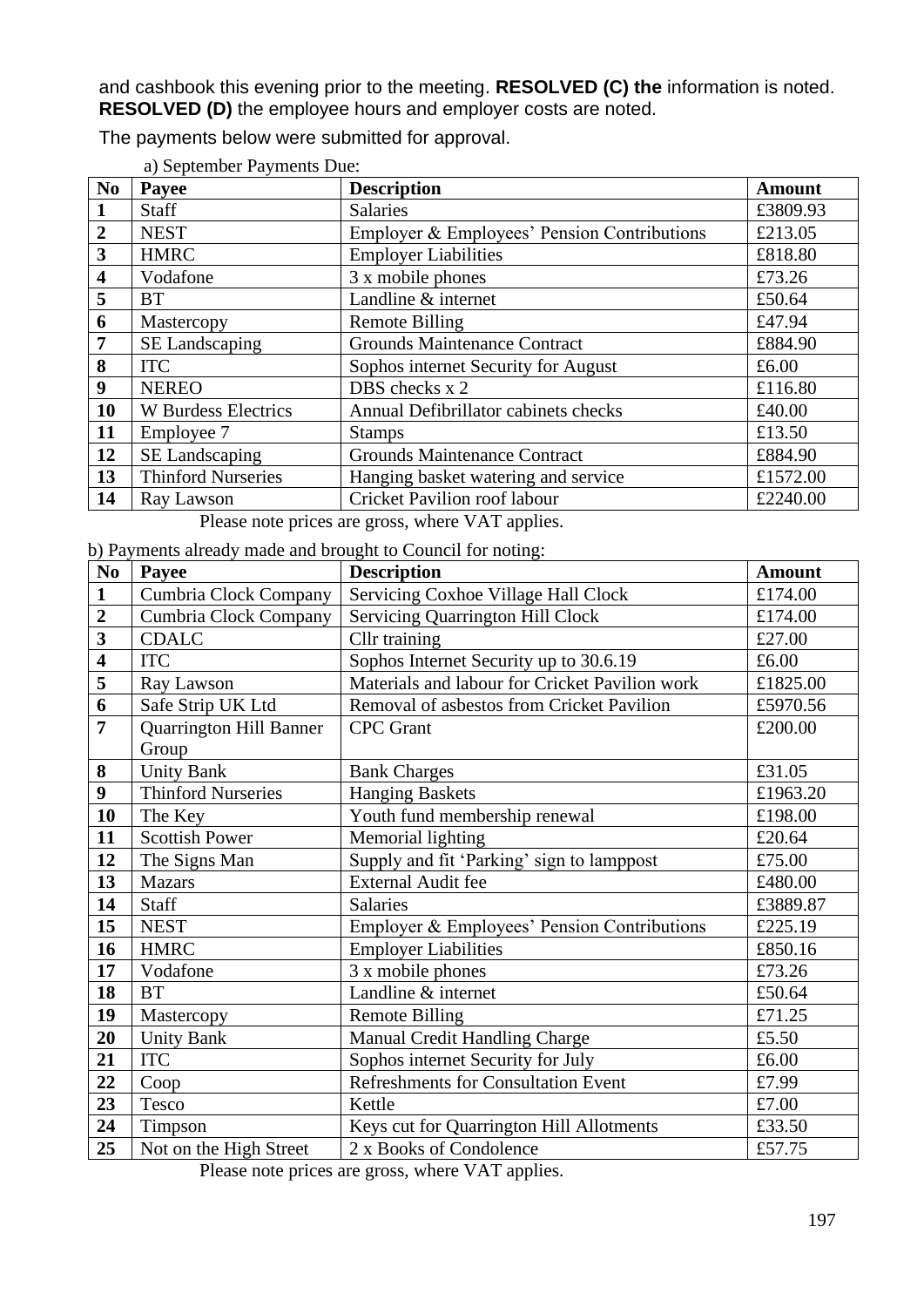**RESOLVED (E)** the payments are noted and approved.

The Clerk requested approval to move funds from the Nationwide Savings Account to the Unity Current Account of the amount of £50,000, so the balance of the Unity Account increases to approximately, but not in excess of, £85,000. This was **RESOLVED (F)**.

## Budget

Cllr Dunn said this will be considered in more detail by the Events, Environment and Finance Committee on 9th September. It was **RESOLVED (G)** the budget is noted. VAT

The Clerk had circulated a report with the agenda.

The following were **RESOLVED**:

**(H)** Council notes the report and the need for the council to become VAT registered if necessary.

**(I)** The Clerk will bring the suggested figures for VAT rates to the council VAT if necessary. **(J)** Council notes the information on reclaiming VAT on exempt activities.

**(K)** Delegate to the Clerk to undertake training, undertake the VAT registration if necessary, and to continue to manage the council's VAT issues, bringing items to the council for discussion where felt appropriate.

## 560 **COMMITTEE MEMBERSHIP, CO-OPTION POLICY & RECEIPT OF APOLOGIES**

The Clerk had circulated a report with the agenda. The following were **RESOLVED**: **(A)** the report is noted.

**(B)** Cllr Pounder will be a member of only the EEF Committee.

**(C)** the council will not adopt a formal co-option policy but will continue with its requests to potential co-optees to send a statement to the council for consideration.

**(D)** the council will note apologies, these will not be accepted or approved by the council, therefore if a councillor does not attend any meeting for a six month period they will be automatically disqualified.

# 561 **AGREEMENT OF PARISH COUNCIL POLICIES**

## Complaints Policy

The Clerk had sent a draft Complaints Policy with the agenda. It was **RESOLVED** the draft policy is approved.

## 562 **CLERK'S REPORT**

## Xb) Star Council Awards

The Clerk advised she had submitted an entry for the council which had not been successful, however the council may be featured in the National Association of Local Council's Points of Light articles again. **RESOLVED** the Clerk's Report is noted.

## 563 **YOUTH PROVISION**

## Youth Worker Report

The Senior Youth Worker had submitted a report which was sent with the agenda. The following were **RESOLVED**:

**(A)** the report is received and noted.

**(B)** the Clerk will pass on the council's thanks to the young people who had taken part in the Keyfund presentation and gained £250 funding for their inflatables event.

**Playgroup** 

The Clerk had circulated a report with the agenda. The following were **RESOLVED**: **(C)** the report is noted.

**(D)** the Council agrees that consultation should be done ahead of playgroup starting again.

**(E)** Baby massage runs for the five weeks from 16<sup>th</sup> September while the consultation takes place and enables a decision to be made on future direction of playgroup that playgroup continues as it has done on Mondays.

**(F)** officers and volunteers are delegated to carry out the activity.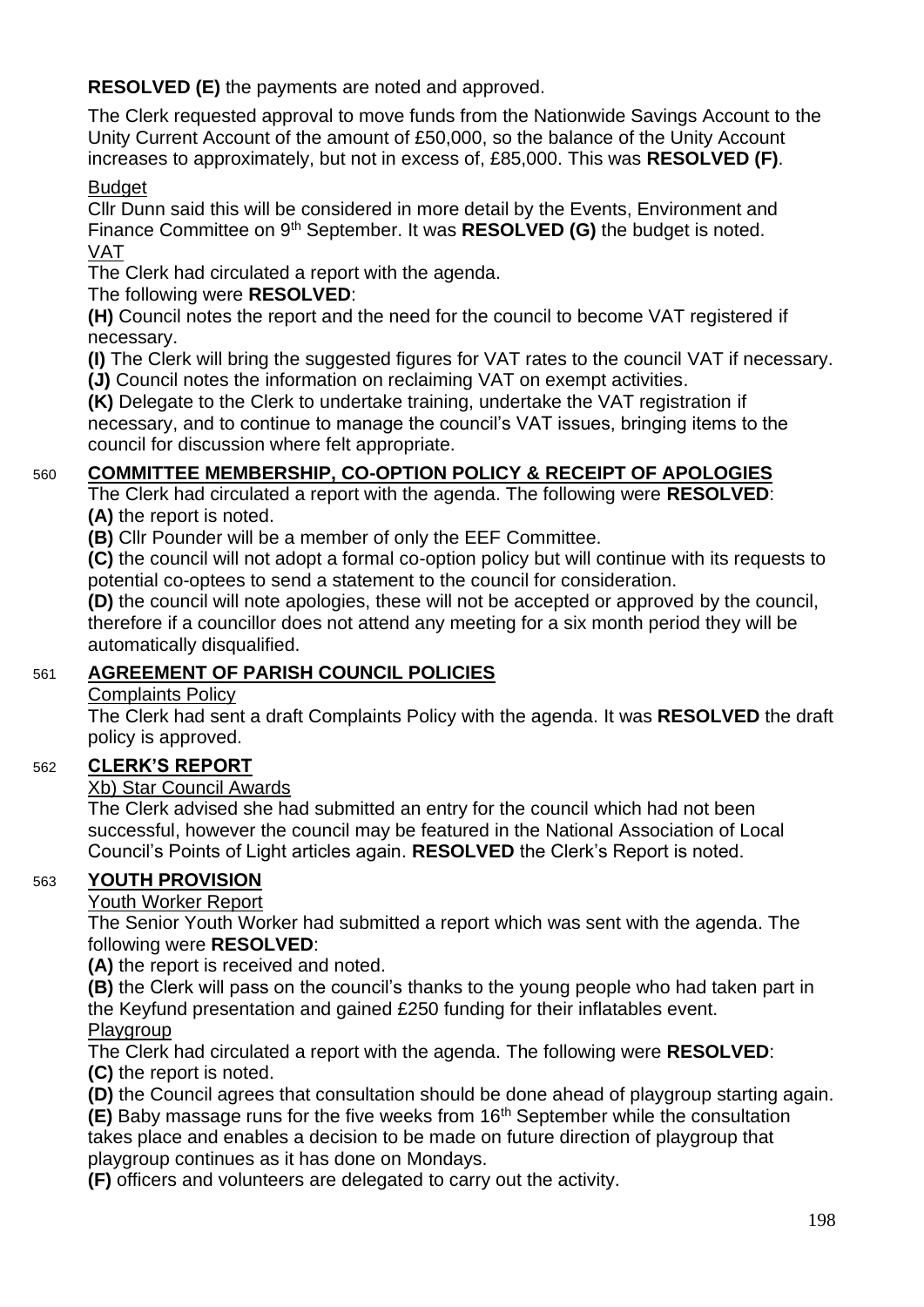## 564 **PLANNING & CORRESPONDENCE REPORT**

| <b>Application</b><br><b>Number</b> | <b>Applicant</b>                     | Location                                                                                                                  | Proposal                                                                                                                                                                                                                   | <b>Electoral</b><br>Ward and             | <b>Case Officer</b><br>and                         |
|-------------------------------------|--------------------------------------|---------------------------------------------------------------------------------------------------------------------------|----------------------------------------------------------------------------------------------------------------------------------------------------------------------------------------------------------------------------|------------------------------------------|----------------------------------------------------|
|                                     |                                      |                                                                                                                           |                                                                                                                                                                                                                            | <b>Parish</b>                            | <b>Expected</b><br><b>Decision</b><br><b>Level</b> |
| DM/19/01781/<br><b>OUT</b>          | Mr David<br>Head                     | Garage And<br>Yard To The<br>Rear Of 1 To<br>2<br>Linden<br>Terrace<br>Coxhoe<br>DH64DT                                   | <b>Outline Planning</b><br>Permission with all<br>matters reserved<br>for the demolition of<br>existing buildings<br>and the erection of<br>9 No. dwellings<br>(Amended<br>Description)                                    | Coxhoe<br>Coxhoe                         | Paul Hopper<br>Delegated                           |
| DM/19/02265/<br><b>FPA</b>          | <b>Mrs</b><br>Samantha<br>Hutchinson | 1 Andemali<br><b>Front Street</b><br>South<br>Quarrington<br>Hill<br>Durham<br>DH6 4QN                                    | Change of use of<br>open space to<br>private garden area<br>including erection<br>of 2m high fence.                                                                                                                        | Coxhoe<br>Coxhoe                         | Lisa Morina<br>Delegated                           |
| DM/19/01293/<br><b>RM</b>           | <b>INTEGRA 61</b><br>(Durham) Ltd    | <b>Land South</b><br>Of Bowburn<br>Sewage<br><b>Works And</b><br>West Of<br>A688<br><b>Bowburn</b><br>DH <sub>6</sub> 5NP | <b>Reserved Matters</b><br>details of access,<br>appearance,<br>landscaping, layout<br>and scale of drive-<br>thru cafe unit and<br>parking area<br>(Phase 4a)<br>purusant to<br>planning<br>permission<br>DM/18/01597/VOC | Coxhoe<br>Cassop-<br>cum-<br>Quarrington | Henry Jones<br>Delegated                           |
| DM/19/02499/<br><b>FPA</b>          | Mr David<br>Watson                   | 33 Hadleigh<br>Court<br>Coxhoe<br>Durham<br>DH64SJ                                                                        | First floor side<br>extension                                                                                                                                                                                              | Coxhoe<br>Coxhoe                         | <b>Kelly Scott</b><br>Delegated                    |
| DM/19/02592/<br><b>VOC</b>          | Mrs Amy<br>Ward                      | <b>Barratt</b><br>House<br><b>The</b><br>Watermark<br>Gateshead<br><b>NE11 9SZ</b>                                        | Vary condition 2 of<br>DM/14/02041/FPA<br>to amend<br>housetypes and<br>layout                                                                                                                                             | Coxhoe<br>Coxhoe                         | Henry Jones<br>Delegated                           |

## DM/19/01781/OUT 1-2 Linden Terrace

The Clerk advised that a petition was delivered to the council stating approximately 100 people had signed against this development.

**RESOLVED** (A) the council objects to this application on the grounds that it is over development and an inappropriate development; it is out of character with the local area and the council believes there will be real problems with traffic and access. DM/19/02265/FPA 1 Andemali

**RESOLVED (B)** the council supports this application.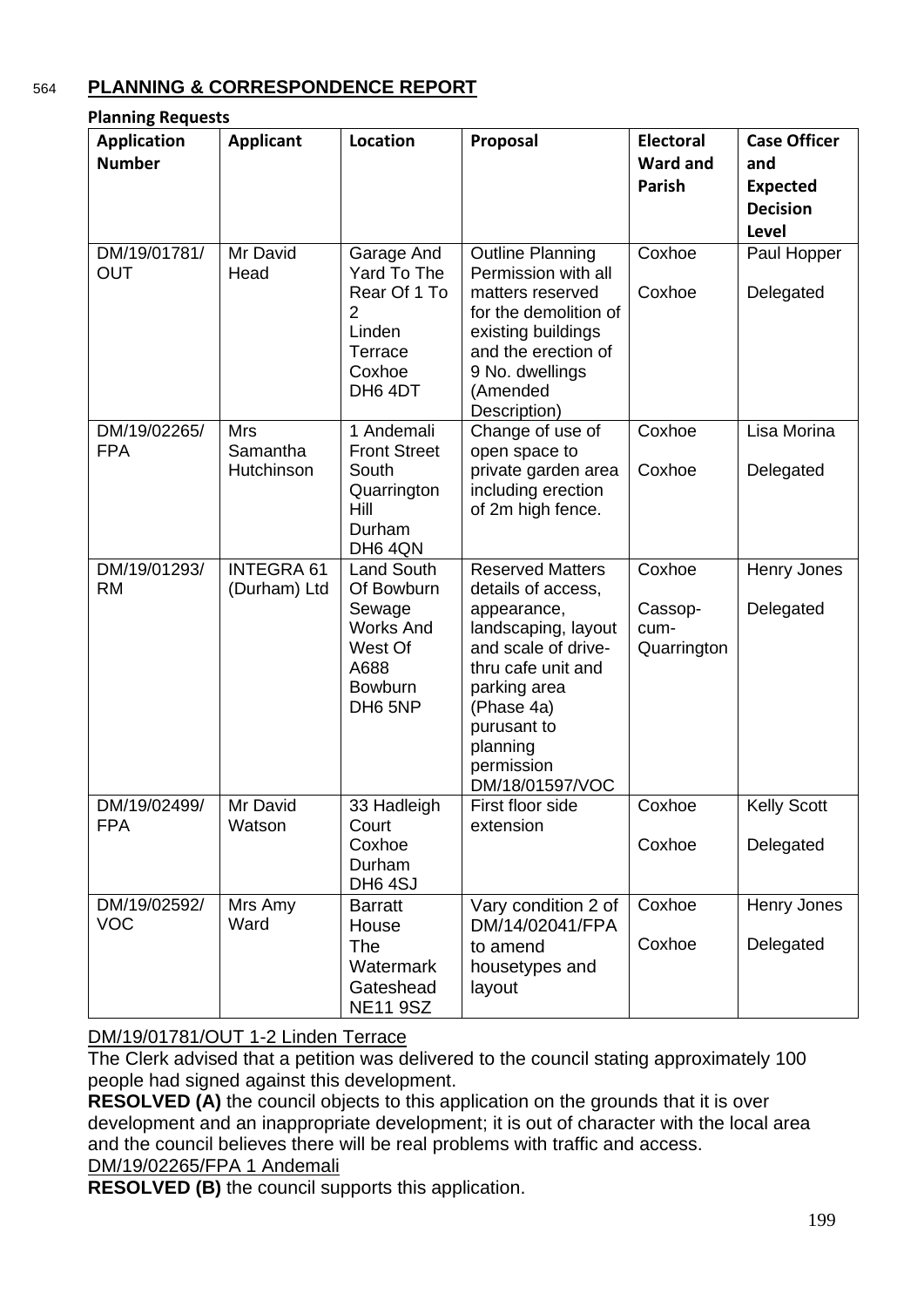DM/19/01293/RM Integra 61

**RESOLVED (C)** the council notes this application.

DM/19/02499/FPA 33 Hadleigh Court

**RESOLVED (D)** the council notes this application.

DM/19/02592/VOC Bogma Hall Farm

**RESOLVED (E)** the council takes a neutral stance on this application but requests that the county council sets conditions that emergency access is equi-distant between houses and that 2m high acoustic fencing is installed and is required to be maintained at the side of the houses along Station Road to mitigate the noise from the motorway and the A177. **RESOLVED (F)** the Clerk to respond to the applications as appropriate.

Village Tavern Licensing Variation

**RESOLVED (G)** the council notes the application for the variation.

#### **Approved Decisions**

| <b>Application</b><br><b>Number</b> | Applicant             | Location                                                        | Proposal                              |
|-------------------------------------|-----------------------|-----------------------------------------------------------------|---------------------------------------|
| DM/19/01268/OUT                     | Mr Allen Joseph Booth | 45 Bogma Avenue<br>Coxhoe Durham DH6<br>4EW                     | Three detached<br>bungalows (Outline) |
| DM/19/01391/FPA                     | Mr Christian Hill     | 6 Prospect Place<br><b>Coxhoe Durham</b><br>DH <sub>6</sub> 4LA | <b>Porch Extension</b>                |

**RESOLVED (H)** the approved decisions are noted.

#### **Refused**

| Application     | Applicant   | Location                                                         | Proposal                    |
|-----------------|-------------|------------------------------------------------------------------|-----------------------------|
| <b>Number</b>   |             |                                                                  |                             |
| DM/19/00653/FPA | Mr S Wilson | Land To The Rear Of 19<br>School Avenue Coxhoe<br>Durham DH6 4EB | Detached dormer<br>bungalow |

#### **RESOLVED (I)** the refused decisions are noted.

#### **Correspondence Received**

|                | <b>Received From</b>     | <b>Summary</b>                                                      |
|----------------|--------------------------|---------------------------------------------------------------------|
| 1              | Technical Services, DCC  | Emergency road closure Sharon Avenue, Kelloe                        |
| $\overline{2}$ | <b>CDALC</b>             | Planning gain and Section 106 Agreements                            |
| 3              | <b>EDRC AAP</b>          | Public Representative Vacancies                                     |
| 4              | Coxhoe Scout Group       | Thank you letter and booklet                                        |
| 5              | <b>CDALC</b>             | New guidance for Councillors on handling intimidation               |
| 6              | <b>Planning Portal</b>   | Guide aims to promote best practice in community led housing        |
| 7              | <b>Planning Portal</b>   | Consultation begins on electric vehicle charge points for new homes |
| 8              | <b>DCC Licences Team</b> | A688 Bowburn Services - Tursdale - Temporary Road Closure           |
| 9              | <b>CDALC</b>             | Long Term Empty Property Council Tax Premium consultation           |
|                | 10 CDALC                 | Film "A year in the Life Of Thornley Parish Council".               |
|                | 11 CDALC                 | Upcoming Event/ Performance on planning                             |
|                | 12 CDALC                 | <b>LGA Councillors Guide</b>                                        |
|                | 13 CDALC                 | The Village Survival Guide                                          |
|                | <b>14 NALC</b>           | <b>NALC Star Awards</b>                                             |
|                | 15 CDALC                 | Durham Year of the Pilgrimage 2020                                  |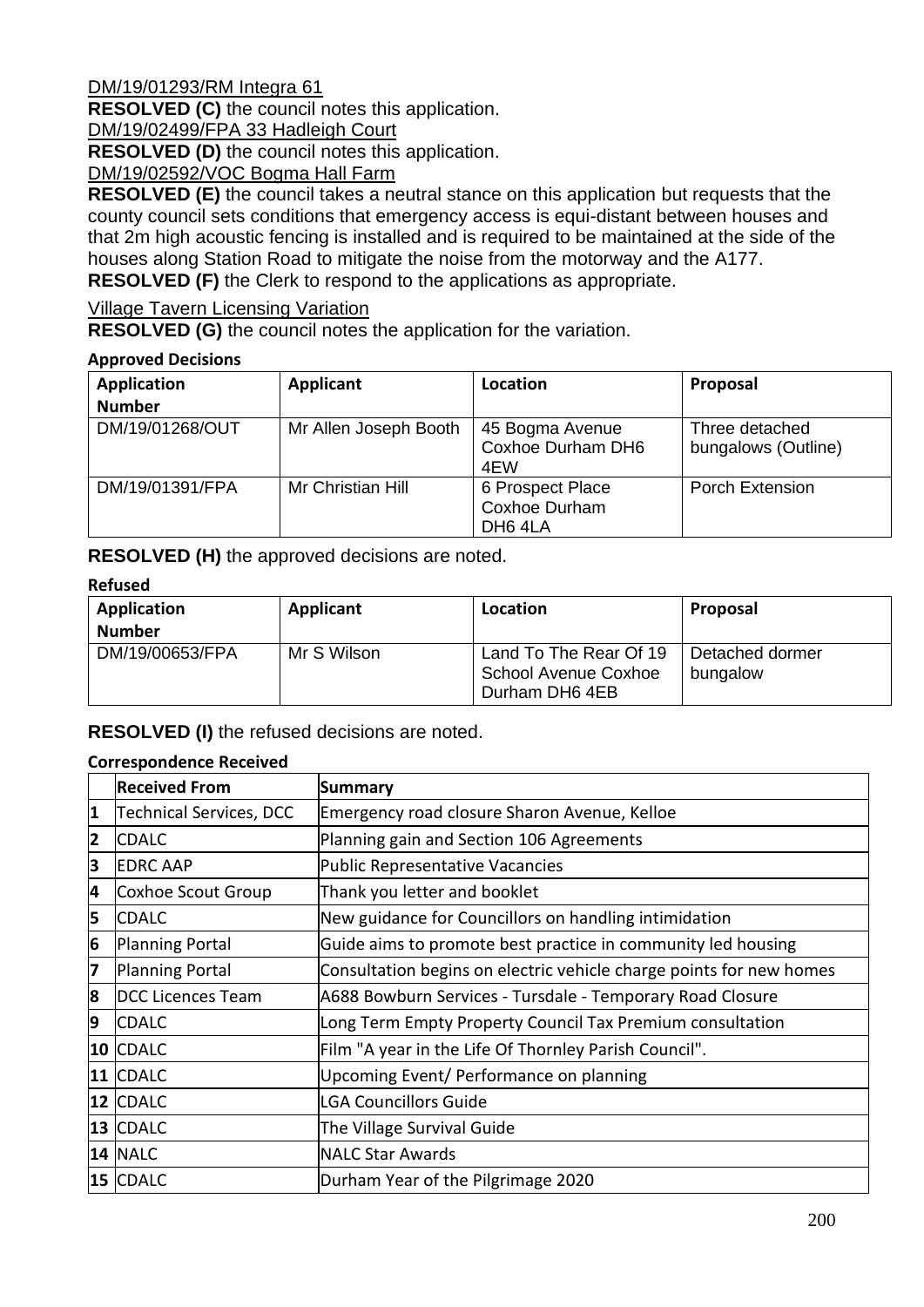Members **RESOLVED (J)** the correspondence is received and noted.

#### **Bulletins received**

|                         | <b>Received From</b> | <b>Summary</b>                    |
|-------------------------|----------------------|-----------------------------------|
| 1                       | <b>NALC</b>          | <b>Chief Executive Bulletin</b>   |
| $\overline{\mathbf{2}}$ | <b>NALC</b>          | <b>Chief Executive Bulletin</b>   |
| З                       | <b>NALC</b>          | <b>Chief Executive Bulletin</b>   |
| 4                       | <b>NALC</b>          | Newsletter                        |
| 5                       | <b>NALC</b>          | <b>Chief Executive Bulletin</b>   |
| 6                       | <b>CPRE NE</b>       | <b>CPRE NE Newsletter</b>         |
| 7                       | <b>NALC</b>          | Newsletter                        |
| 8                       | <b>NALC</b>          | <b>Chief Executive Bulletin</b>   |
| 9                       | <b>NALC</b>          | <b>Star Council Awards 2019</b>   |
|                         | 10 NALC              | <b>Chief Executive Bulletin</b>   |
|                         | 11 NALC              | <b>Chief Executive Bulletin</b>   |
|                         | 12 NALC              | <b>Chief Executive Bulletin</b>   |
|                         | 13 NALC              | Newsletter                        |
|                         | 14 NALC              | <b>Chief Executive Bulletin</b>   |
|                         | 15 CDALC             | <b>Health Partners Newsletter</b> |
|                         | 16 NALC              | <b>Chief Executive Bulletin</b>   |

Members **RESOLVED (K)** the bulletins are received and noted.

# 566 **REQUESTS FOR FINANCIAL ASSISTANCE**

#### Mayor's Charity

Cllr Dunn did not take part in this discussion.

**RESOLVED (A)** no financial assistance would be given.

Quarrington Hill Community Centre

Cllrs Smith and Pounder declared an interest and withdrew from the meeting for this item. **RESOLVED (B)** financial assistance of £200 will be given with a caveat that in future all applications must be made in advance of the funding being required.

# 567 **PARISH PLAN 3**

The Clerk had circulated a report with the agenda. The following were RESOLVED:

(A) the council notes the report and the consultation responses sent by email.

(B) the Clerk to arrange a meeting in each village and invite Durham Community Action to attend one or both meetings.

(C) Councillors may have capacity to help with planning and delivering meetings.

(D) Officers, Councillors and Volunteers are delegated to carry out the actions.

# 568 **VE DAY 2020**

The Clerk had circulated a report with the agenda. The following were **RESOLVED**: **(A)** the report is noted.

**(B)** the council will organise a street party in Coxhoe park or village green, or cricket field if available, on Friday 8<sup>th</sup> May potentially involving the History Group, vintage clothes, vintage vehicles, Territorial Army; the Clerk is to begin explorations and make bookings. **(C)** a budget of £1,000 will be put aside in the next financial year for VE Day events in Coxhoe and Quarrington Hill.

**(D)** ideas will be sought in December's Chronicle.

# 569 **SUSTAINABLE COUNCIL: SINGLE USE PLASTICS PLEDGE**

The Clerk had circulated a report with the agenda. The following were **RESOLVED**: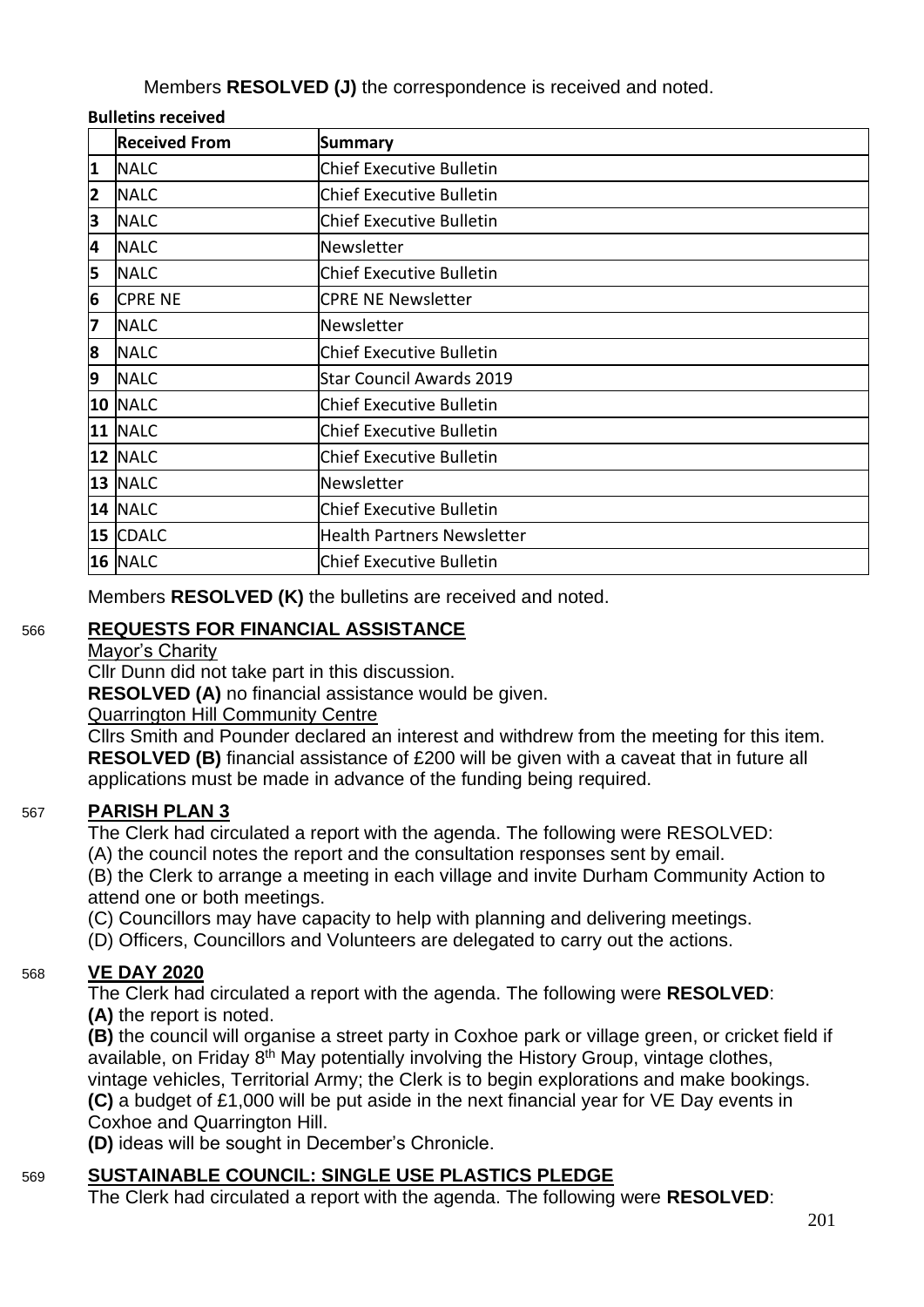**(A)** the council notes the report and that the Clerk will bring further information on sustainability to council.

**(B)** the Council will sign up to the pledge

**(C)** officers to undertake an audit of plastics carried out by officers/councillors

**(D)** awareness to be promoted with staff, volunteers and councillors

**(E)** awareness to be promoted with contractors

**(F)** the pledge to be promoted on the website and social media including for example promoting the Refill App.

**(G)** the council will ask Coxhoe Village Hall and the Active Life Centre to join them in signing up to the pledge.

**(H)** Officers/Councillors and Volunteers to carry out the activity.

## 570 **LONG TERM EMPTY PROPERTY COUNCIL TAX PREMIUM CONSULTATION**

The Clerk had circulated a report with the agenda. The following were **RESOLVED**: **(A)** the council supports the increase in the premium.

**(B)** the Clerk to respond to the consultation accordingly.

#### 571 **COMMUNITY REPORTS**

Quarrington Hill Community Centre A report had been circulated. Coxhoe Village Hall A report had been circulated. Active Life in Coxhoe No report. Coxhoe History Group Cllr Hepplewhite advised they are working on a 48 page brochure. **RESOLVED** the community reports and the information are noted.

#### 572 **ANNUAL ACTION PLAN REVIEW AND THREE YEAR BUDGET AND ACTIVITY PLANNING**

It was **RESOLVED** to defer this discussion to the next meeting.

#### 573 **COXHOE VILLAGE HALL LIFT**

The Administration Asst declared an interest and withdrew from the meeting for this item.

The Clerk had circulated correspondence both with the agenda and by email in relation to Coxhoe Village Hall Association's request to install a lift from the reading room to the upstairs rooms. The Clerk had taken legal advice on the meaning of the lease clause which states that consent to requests from the Association should not be unreasonably withheld by the parish council, which means that without a good, real reason it would be unreasonable to withhold consent.

Correspondence had been received by the parish council in relation to the proposed lift from the Association, user groups and residents. Residents made representations at the meeting.

Prolonged discussion took place. There was general agreement among Councillors that there should be a lift in the Village Hall. Two locations had been mentioned by the Association. The location was discussed, and practicalities such as groups being interrupted. Other options for the Village Hall were discussed including consultation that has taken place previously, the possibility of an extension for which plans have been drawn up previously and options for funding. Equalities legislation and the need for accessibility was discussed. Consultation with the fire service was discussed.

Cllr Hepplewhite requested a note in the minutes of her disgust that the parish council has given away the lease for the Village Hall for 999 years.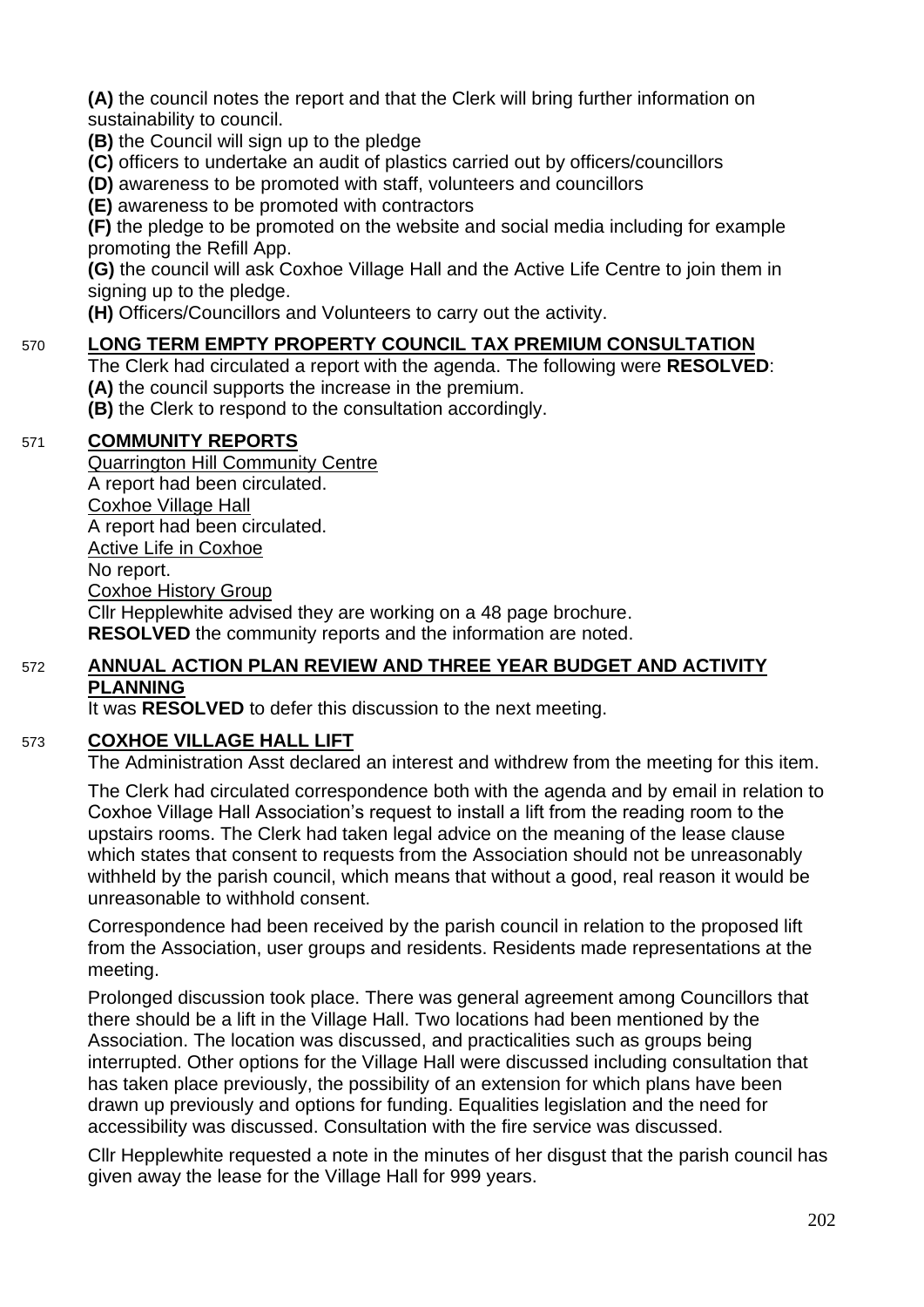Cllr Hedley requested that the meeting move to a vote.

Cllr Dunn requested that voting be recorded.

Cllr Dunn proposed agreement for the installation of the lift in the location chosen by the Association.

Cllr Hepplewhite counter proposed that the location of the lift should be further discussed with the Village Hall Association. This was seconded by Cllr Thirlaway.

Cllr Dunn's proposal was seconded by Cllr Hedley.

A vote was taken on the proposal to consent to the installation of the lift in the location chosen by the Association. Cllrs Dunn and Hedley voted for this proposal.

A vote was taken on the proposal that the location of the lift should be further discussed with the Village Hall Association. Cllrs Brown, Simpson, Lowes, Smith, Thirlaway, Lavelle, Hepplewhite and Pounder voted for this proposal.

It was **RESOLVED (A)** that the Clerk is to seek further discussion with the Village Hall Association about the location of the lift.

The Administration Asst returned to the meeting.

At 8.30pm the Chair requested members' agreement, as per Standing Order 3(v), to extend the meeting beyond the standard 2-hour period. **RESOLVED (B)** that Standing Order 3(v) be invoked and the meeting continue.

# **EXCLUSIONS OF THE PRESS AND PUBLIC**

At this point of the agenda all members of the press and the public were asked to leave the meeting room due to an item classified as being of a confidential nature in accordance with section 1(2) of the Public Bodies (Admission to Meetings) Act 1960.

Everyone except Parish Councillors, the Administration Asst and the Clerk left the room.

## 574 **QUARRINGTON HILL ALLOTMENT COMPLAINTS**

The Clerk had circulated a report with the agenda, which included advice on the council's duty of care to tenants. The following were **RESOLVED**:

- **(A)** the council notes the report.
- **(B)** the Clerk to send letters as per the report.
- **(C)** the Clerk to undertake usual inspections of plots.
- **(D)** the Clerk will bring the tenancy agreement to the council in October for review.

**(E)** tenancy agreements are to be re-signed each year by each tenant when the fee is due (1st January).

**(F)** An allotments policy including eviction procedure to be brought to council as soon as possible, followed by consultation with tenants and implementation.

**(G)** the Clerk to continue to monitor information and complaints arising on the allotments.

**(H)** the Clerk to take steps towards eviction of tenants where there is proof that a tenant is contravening the tenancy agreement.

# 575 **PARISH COUNCIL LAND**

Cllr Brown declared an interest as a relative owns neighbouring land and withdrew from the room for this item.

The Clerk and Cllr Dunn gave a verbal update. The following were **RESOLVED**:

**(A)** the update was noted.

**(B)** the Clerk, Chair and Vice Chair to continue explorations for the horses including on nearby land.

**(C)** a letter sent by the tenants was accepted by the council.

Cllr Brown returned to the meeting.